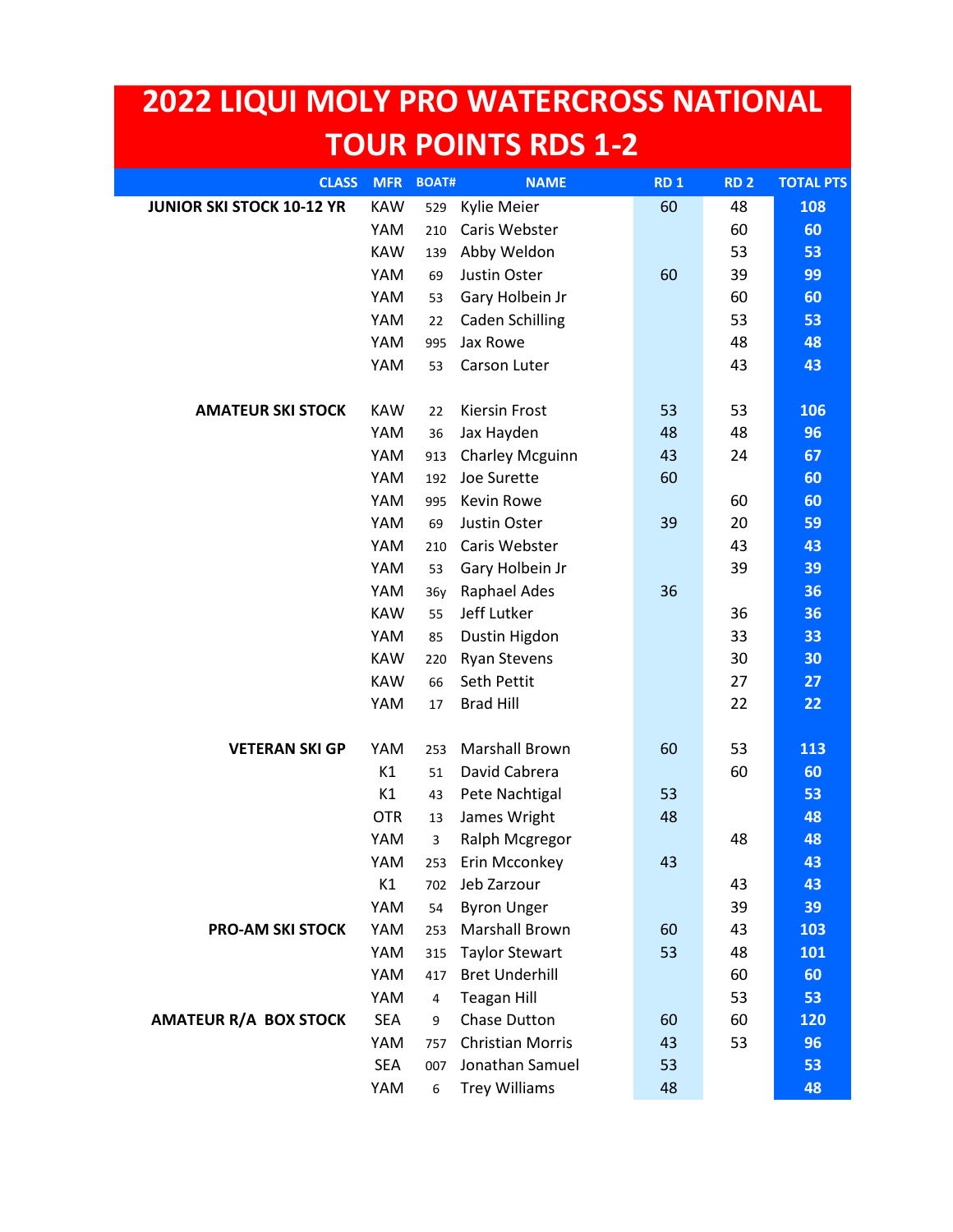| <b>CLASS</b>              | <b>MFR</b>       | <b>BOAT#</b> | <b>NAME</b>                            | <b>RD1</b> | <b>RD 2</b> | <b>TOTAL PTS</b> |
|---------------------------|------------------|--------------|----------------------------------------|------------|-------------|------------------|
| <b>SPORT STOCK</b>        | <b>SEA</b>       | 277          | Matt Johnson                           | 53         | 60          | 113              |
|                           | <b>OTR</b>       | 222          | Tom Keller                             | 60         | 53          | 113              |
|                           | <b>SEA</b>       | 93           | Gary Burtka                            | 39         | 43          | 82               |
|                           | YAM              | 36           | Jax Hayden                             | 43         | 24          | 67               |
|                           | <b>OTR</b>       | 715          | <b>Billy Dearman</b>                   | 30         | 36          | 66               |
|                           | YAM              | 66           | Jason Sahagian                         | 33         | 30          | 63               |
|                           | <b>SEA</b>       | 999          | <b>Dustin Bury</b>                     | 48         |             | 48               |
|                           | YAM              | 521          | <b>Talan Farthing</b>                  |            | 48          | 48               |
|                           | YAM              | 711          | Andrew Hancock                         |            | 39          | 39               |
|                           | YAM              | 69           | Shawn Reynolds                         | 36         |             | 36               |
|                           | YAM              | 116          | Deven Farthing                         |            | 33          | 33               |
|                           | YAM              | 913          | <b>Charley Mcguinn</b>                 | 27         |             | 27               |
|                           | YAM              | 110          | <b>Tory Snyder</b>                     |            | 27          | 27               |
|                           | <b>SEA</b>       | 59           | <b>Brian Baldwin</b>                   |            | 0           | $\mathbf 0$      |
|                           |                  |              |                                        |            |             |                  |
| <b>PRO-AM SKI GP</b>      | K1               | 702          | Jeb Zarzour                            | 53         | 33          | 86               |
|                           | K1               | 13           | Luis Velay                             | 48         | 30          | 78               |
|                           | K1               | 15           | <b>Matthew Richuk</b>                  |            | 60          | 60               |
|                           | K1               | 19           | Callaway Turner                        | 60         |             | 60               |
|                           | K1               | 300          | Jimmy Wilson                           |            | 53          | 53               |
|                           | YAM              | 116          | Deven Farthing                         |            | 48          | 48               |
|                           | K1               | 8            | <b>Jules Hopkins</b>                   |            | 43          | 43               |
|                           | <b>KAW</b><br>K1 | 44k          | Camden Powell                          |            | 39<br>36    | 39<br>36         |
|                           | K1               | 127<br>51    | <b>Ryland Webster</b><br>David Cabrera |            | 27          | 27               |
|                           |                  |              |                                        |            |             |                  |
| <b>NOVICE SPORT STOCK</b> | <b>SEA</b>       | 93           | Jessica Burtka                         | 53         | 48          | 101              |
|                           | <b>SEA</b>       | 787          | Nick Murphy                            | 43         | 39          | 82               |
|                           | YAM              | 757          | <b>Christian Morris</b>                | 39         | 43          | 82               |
|                           | YAM              | 14           | Kaden Webster                          |            | 60          | 60               |
|                           | <b>SEA</b>       | 11           | Nick Gebhardt                          | 60         |             | 60               |
|                           | YAM              | 420          | David Hancock                          |            | 53          | 53               |
|                           | YAM              | 187          | Jeovanni Tejeda                        | 48         |             | 48               |
|                           | YAM              | 110          | Chris Gulotta                          | 36         |             | 36               |
|                           |                  |              |                                        |            |             |                  |
| PRO-AM R/A BOX STOCK      | <b>SEA</b>       | 9            | Chase Dutton                           | 60         | 53          | 113              |
|                           | YAM              | 110          | <b>Tory Snyder</b>                     |            | 60          | 60               |
|                           | YAM              | 678          | <b>Clinton Pace</b>                    | 53         |             | 53               |
| <b>IROC STOCK</b>         | YAM              | 22y          | John Block                             | 53         | 60          | 113              |
|                           | <b>SEA</b>       | 11           | Nick Gebhardt                          | 60         |             | 60               |
|                           | YAM              | 223          | Chris Comer                            | 48         |             | 48               |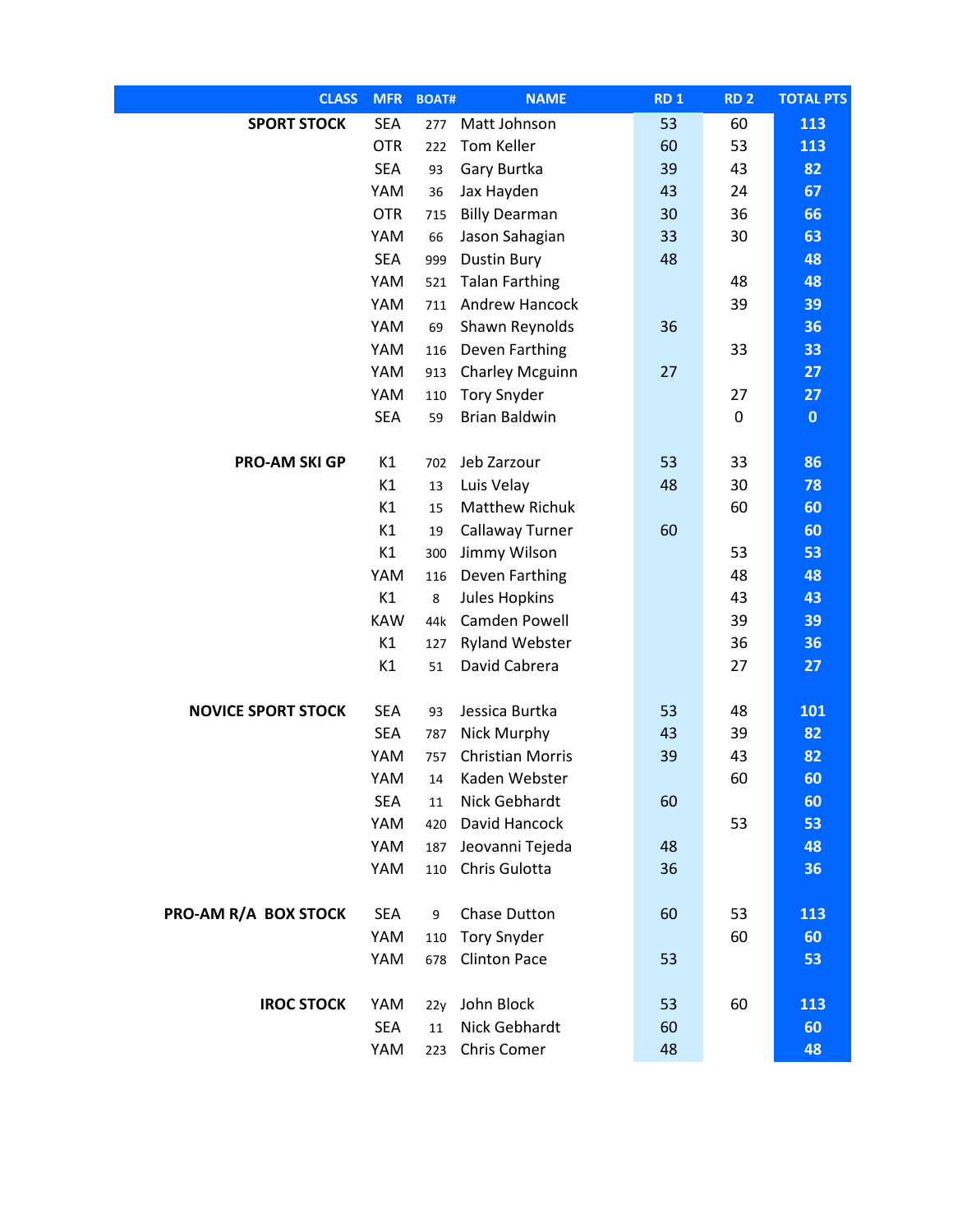| <b>CLASS</b>                       | <b>MFR</b> | <b>BOAT#</b> | <b>NAME</b>             | RD <sub>1</sub> | <b>RD 2</b> | <b>TOTAL PTS</b> |
|------------------------------------|------------|--------------|-------------------------|-----------------|-------------|------------------|
| <b>SKI 4-STROKE STOCK-SUPERJET</b> | YAM        | 69           | Shawn Reynolds          | 60              |             | 60               |
|                                    | YAM        | 36           | Steven Hayden           |                 | 60          | 60               |
|                                    | YAM        | 85           | Dustin Higdon           |                 | 53          | 53               |
|                                    | YAM        | 53           | Gary Holbein Jr         |                 | 48          | 48               |
|                                    | YAM        | 45           | Lance Vincent           |                 | 43          | 43               |
| <b>SKI 4-STROKE STOCK</b>          | YAM        | 36           | Steven Hayden           | 60              |             | 60               |
|                                    | YAM        | 115          | <b>Connor Richuk</b>    |                 | 60          | 60               |
|                                    | <b>SEA</b> | 93           | Jessica Burtka          | 53              |             | 53               |
|                                    |            |              |                         |                 |             |                  |
| <b>IROC 1100</b>                   | YAM        | 01           | Maria Coronado Nena     | 48              | 60          | 108              |
|                                    | <b>SEA</b> | 729          | Jeff Stanley            | 60              |             | 60               |
|                                    | <b>SEA</b> | 007          | Jonathan Samuel         | 53              |             | 53               |
| <b>/OMENS RUNABOUT BOX STOCK</b>   | YAM        | 706          | Alexandria Elis Olinger | 60              |             | 60               |
|                                    | YAM        | 678          | <b>Melanie Pace</b>     | 53              |             | 53               |
|                                    |            |              |                         |                 |             |                  |
| <b>PRO FREESTYLE</b>               | <b>SEA</b> | 93           | Gary Burtka             | 60              | 60          | 120              |
|                                    | YAM        | 17           | <b>Brad Hill</b>        |                 | 53          | 53               |
|                                    |            |              |                         |                 |             |                  |
| <b>AMATEUR FREESTYLE</b>           | <b>KAW</b> | 55           | Jeff Lutker             |                 | 60          | 60               |
| <b>GINNER RUNABOUT BOX STOCK</b>   | YAM        | 757          | <b>Brandon Morris</b>   | 48              | 53          | 101              |
|                                    | <b>KAW</b> | 441          | Jason Elliot            |                 | 60          | 60               |
|                                    | <b>SEA</b> | 706          | Philip Ryan Samuel      | 60              |             | 60               |
|                                    | YAM        | 701          | Zak Azodi               | 53              |             | 53               |
|                                    |            |              |                         |                 |             |                  |
| <b>JUNIOR SPORT STOCK 13-15 YR</b> | YAM        | 59           | Kayden Baldwin          | 60              | 60          | 120              |
|                                    | YAM        | 110          | Colton Guilotta         | 53              |             | 53               |
|                                    |            |              |                         |                 |             |                  |
| <b>SPORT GP</b>                    | <b>OTR</b> | 715          | <b>Billy Dearman</b>    | 60              | 53          | 113              |
|                                    | <b>OTR</b> | 85           | <b>Gary Hopkins</b>     |                 | 60          | 60               |
| <b>AMATEUR RUNABOUT SS</b>         | YAM        | 6            | <b>Trey Williams</b>    | 60              |             | 60               |
|                                    | <b>SEA</b> | 8            | Stan Hightower          | 53              |             | 53               |
|                                    |            |              |                         |                 |             |                  |
| <b>JUNIOR SPARK STOCK 13-15 YR</b> | YAM        | 59           | Kayden Baldwin          |                 | 60          | 60               |
|                                    |            |              |                         |                 |             |                  |
| <b>WOMENS SKI LIMITED</b>          | <b>KAW</b> | 712          | Niki Turner             | 60              | 60          | 120              |
| <b>SPORT OPEN</b>                  | <b>OTR</b> | 715          | <b>Billy Dearman</b>    | 60              | 60          | 120              |
|                                    |            |              |                         |                 |             |                  |
| <b>PRO-AM RUNABOUT GP</b>          | <b>SEA</b> | 8            | Stan Hightower          | 60              | 60          | 120              |
|                                    |            |              |                         |                 |             |                  |